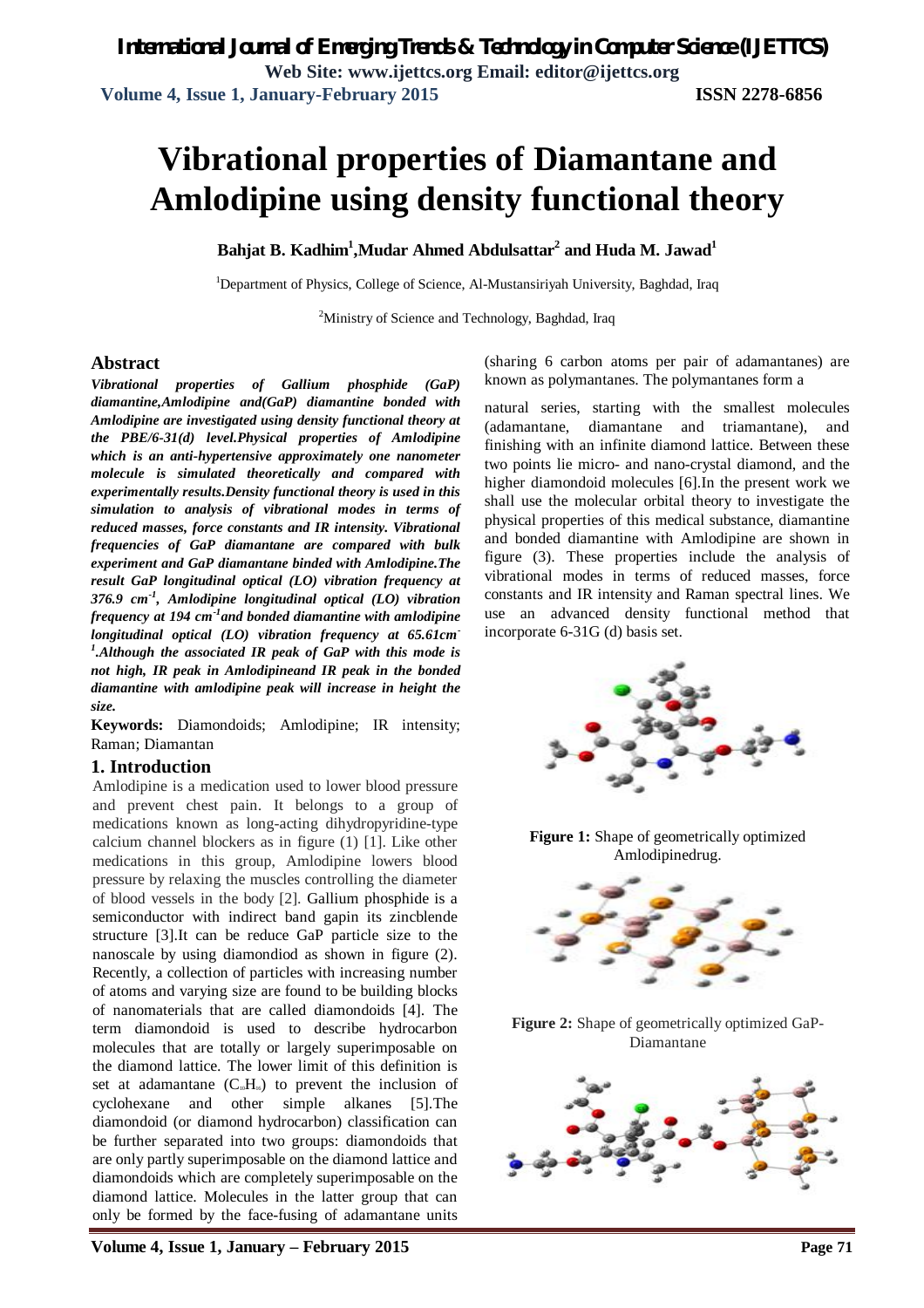## *International Journal of Emerging Trends & Technology in Computer Science (IJETTCS)* **Web Site: www.ijettcs.org Email: editor@ijettcs.org**

 **Volume 4, Issue 1, January-February 2015 ISSN 2278-6856**

## **2. Theory**

All electron density functional theory (DFT) at the generalized gradient approximation level of Perdew, Burke and Ernzerhof (PBE) is used in the present work.Observing results manifests that PBE/6-31G (d) method and basis are one of the best molecular orbital methods that can be used to simulate large molecules.6- 31G (d) basis are available for all the atoms in Amelodipine. Gaussian 09 program is used in the present work to perform this task [7].Investigated molecule atomic coordinates are introduced to the program. These coordinates are optimized so that there are no forces on all the atoms in amlodipine. Figures  $(1)$ ,  $(2)$  and  $(3)$  shows amlodipine, diamantine and Amlodipine bonded with diamantane molecules that is geometrically optimized using PBE/6-31G method.Nanomaterials are those materials that are at least one of its dimensions (1-100n) and can be used in many molecular characteristics account and can be obtained in two ways namely: bottom-up or top-down methods from molecular or solid state theories respectively. Density functional theory at the Perdew, Burke and Ernzerhof (PBE) level is used in the present work. 6-31G (d) basis that include polarization functions are sophisticated enough to describe amlodipine, diamantane and Amlodipine bonded with diamantane orbitals withreasonable accuracy that match experimental properties. It can calculate reduced mass, IR intensity, force constant and Raman spectra.

### **3. Results and discussion**

Figures (4-6) are related to vibrational spectroscopy of Amlodipine, GaP diamantine and amlodipine bonded with diamantane. In Figure (4-a) the reduced masses of molecular vibrations are shown. The dashed line represents the bulk experimental GaP longitudinal optical (LO) vibration frequency at  $376.9 \text{ cm}^{-1}$  [8]. The highest reduce mass mode (HRMM) in Figure (4-b), Amlodipine longitudinal optical (LO) vibration frequency at 194 cm<sup>-</sup>  $\mu$ <sup>1</sup> and figure (4-c) related diamantine with amlodipine longitudinal optical (LO) vibration frequency at 65.61cm <sup>1</sup>. And the highest force constant mode (HFCM) [9] in Figure (5).



Although the associated IR peak in Fig (6) with this mode is not high the reduced mass. The reduced mass of two particles of masses  $m_a$  and  $m_b$  is given by:

$$
\mu = \frac{m_a * m_b}{m_a + m_b}
$$
 (1).

The reduced masses in Fig (5-a) reach 12 amu which is nearly the reduced mass between two P atoms. This shows that some vibrations might include one kind of atoms and exclude the other.

The reduced masses of Amlodipine in figure (5-b) reach (7amu) which is nearly the reduced mass between two atoms Cl-C and figure (5-c) reduced masses of bonded diamantine with Amlodipine near (8amu) which is nearly the reduced mass between two atoms C-Ga. The vibrations after  $(471 \text{ cm}^{-1})$  are all hydrogen of Ga-P Diamantane related vibrations since they all have the approximate reduced mass one. Although the reduced masses after 471 cm<sup>-1</sup> are all nearly equal to one the force constants keep in increasing because the frequency of vibration is proportional to the square root of force constant:

$$
v = \frac{1}{2\pi} \sqrt{\frac{k}{\mu}} (2)
$$

The vibrations after  $471 \text{ cm}^{-1}$  are all hydrogen of Ga-P Diamantane related vibrations since they all have the approximate reduced mass one.at the end of Figs (4-6). But Amlodipine to the symmetric and asymmetric C-H start 2989 and 3031  $cm^{-1}$  of join diamantine with amlodipine symmetric and asymmetric Ga-H and P-H at 1918, 2412 and C-H 3092 and 3024 .The highest force constant for the Ga-P vibrations  $(2.1 \text{ mDyne/Å})$ . The highest force constant for the Amlodipine vibrations  $(21mDvne/\text{\AA})$  and the highest force constant for the bonded diamantine with Amlodipine vibrations  $(22mDyne/Å)$ .

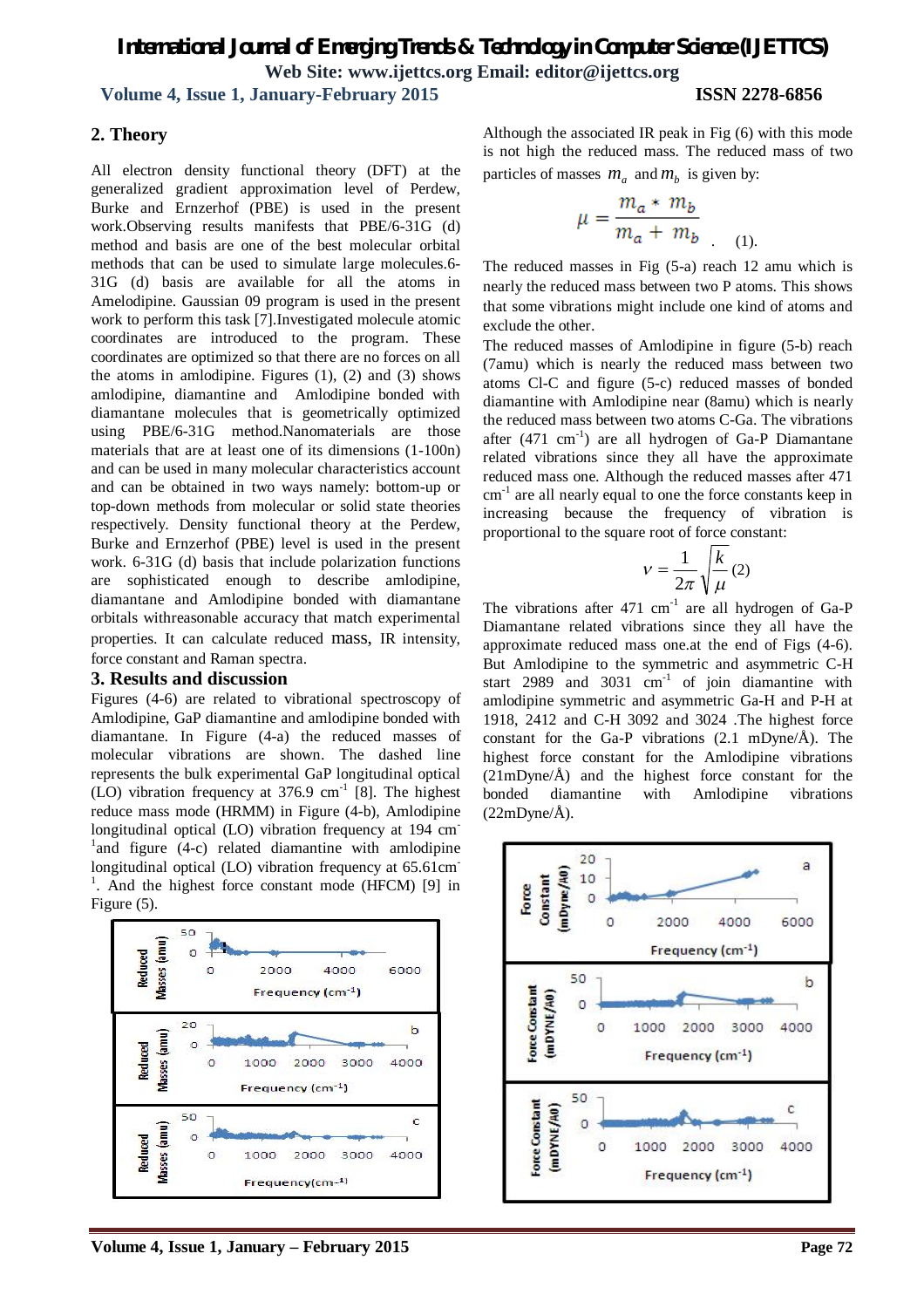## *International Journal of Emerging Trends & Technology in Computer Science (IJETTCS)* **Web Site: www.ijettcs.org Email: editor@ijettcs.org**

## **Volume 4, Issue 1, January-February 2015 ISSN 2278-6856**

Although the associated IR peak of Ga-P in Figure (6-a) can be noted the high peak at red shift and lower peak at blue shift while at figure (6-b) IR peak in Amlodipine most high peak at red shift but very lower peak at blue and figure (6-c) IR peak in the related diamantine with amlodipine peak will increase in height as the size.There is a continuous distribution of the intensities of the red to the blue region.



Figure (7) Note there is a difference between the peaks IR and Raman due to the presence of the selection rules for the operator IR and operator Raman, which is different when you find a transition matrix which results in a difference between the two cases. At figure (7-a) Note from this figure that the highest intensity is located at blue shift, in which the vibrational modes are different, which includesymmetric, asymmetric, wagging, scissor, rocking and twistingmodes and lower intensity is located red shift, which are vibrational modes such as symmetric and asymmetric between Ga-2H and P-2H respectively.Note in Figure (7-b) there are peaks and low intensities in the red region to reach the intensity of about (28) and then go down to zero and then increases in the blue region.Note in Figure (7-c) red region where short peaks are then start upward toward the blue region.



## **4 Conclusions**

GaP diamondoids vibrational properties as close as possible to bulk structures.GaP longitudinal optical (LO) vibration frequency at  $376.9$  cm<sup>-1</sup>, Amlodipine longitudinal optical (LO) vibration frequency at 194 cm <sup>1</sup>and bonded diamantine with Amlodipinelongitudinal optical  $(LO)$  vibration frequency at  $65.61 \text{cm}^{-1}$ . The reduced masses in Ga-P reach 12 amu which is nearly the reduced mass between two P atoms. This shows that some vibrations might include one kind of atoms and exclude the other. The reduced masses of Amlodipine reach (7) amu and reduced masses of bonded diamantine with Amlodipine near (8) amu. The vibrations after  $471 \text{ cm}^{-1}$ are all hydrogen of Ga-P Diamantane related vibrations since they all have the approximate reduced mass as 1. Although Note there is a differencebetween the peaks IRand Raman due to the selection rules for the operator IR and operator Raman, which is different when you find a transition matrix which results in a difference between the two cases. And IR peak in the bonded diamantine with Amlodipine peak will increase in height the size.

12 amu which is nearly the reduced mass between two P atoms. This shows that some vibrations might include one kind of atoms and exclude the other. The reduced masses of Amlodipine reach (7) amu and reduced masses of bonded diamantine with Amlodipine near (8) amu. The vibrations after  $471 \text{ cm}^{-1}$  are all hydrogen of Ga-P Diamantane related vibrations since they all have the approximate reduced mass as 1. Although Note there is a differencebetween the peaks IRand Raman due to the